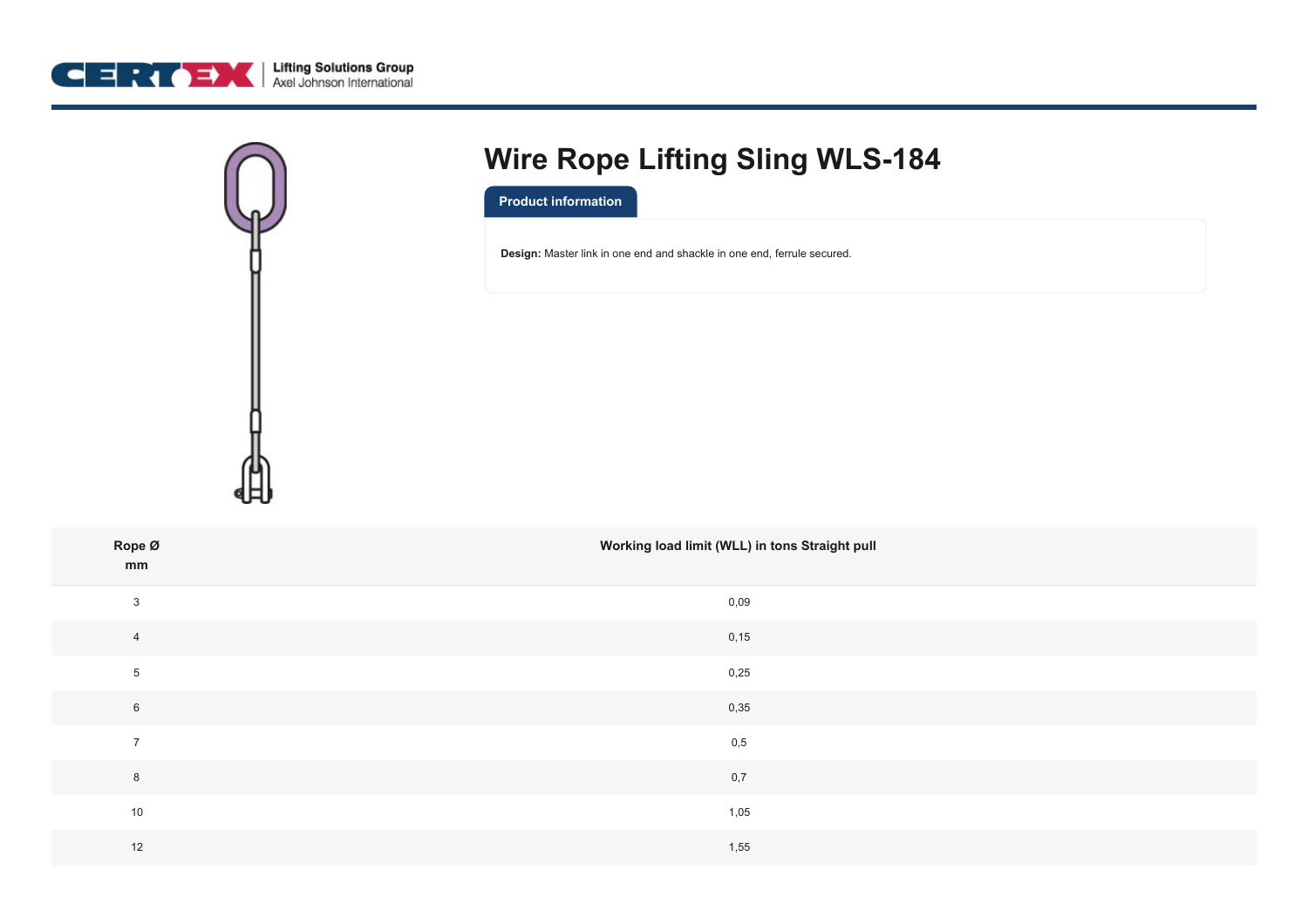| 14     | 2,12          |
|--------|---------------|
| $16\,$ | 2,7           |
| $18$   | 3,4           |
| $20\,$ | 4,35          |
| 22     | $5,2$         |
| 24     | 6,3           |
| $26\,$ | 7,2           |
| 28     | 8,4           |
| 32     | 11            |
| $36\,$ | $\frac{1}{4}$ |
| 40     | 17            |
| 44     | 21            |
| 48     | $25\,$        |
| 52     | $29\,$        |
| 56     | 33,5          |
| 60     | 39            |

# **Technical data**

## **1-part fibre core - 1770 N/mm²**

| Rope | Working load limit (WLL) in tons |
|------|----------------------------------|
| Ø    |                                  |
| mm   | <b>Straight pull</b>             |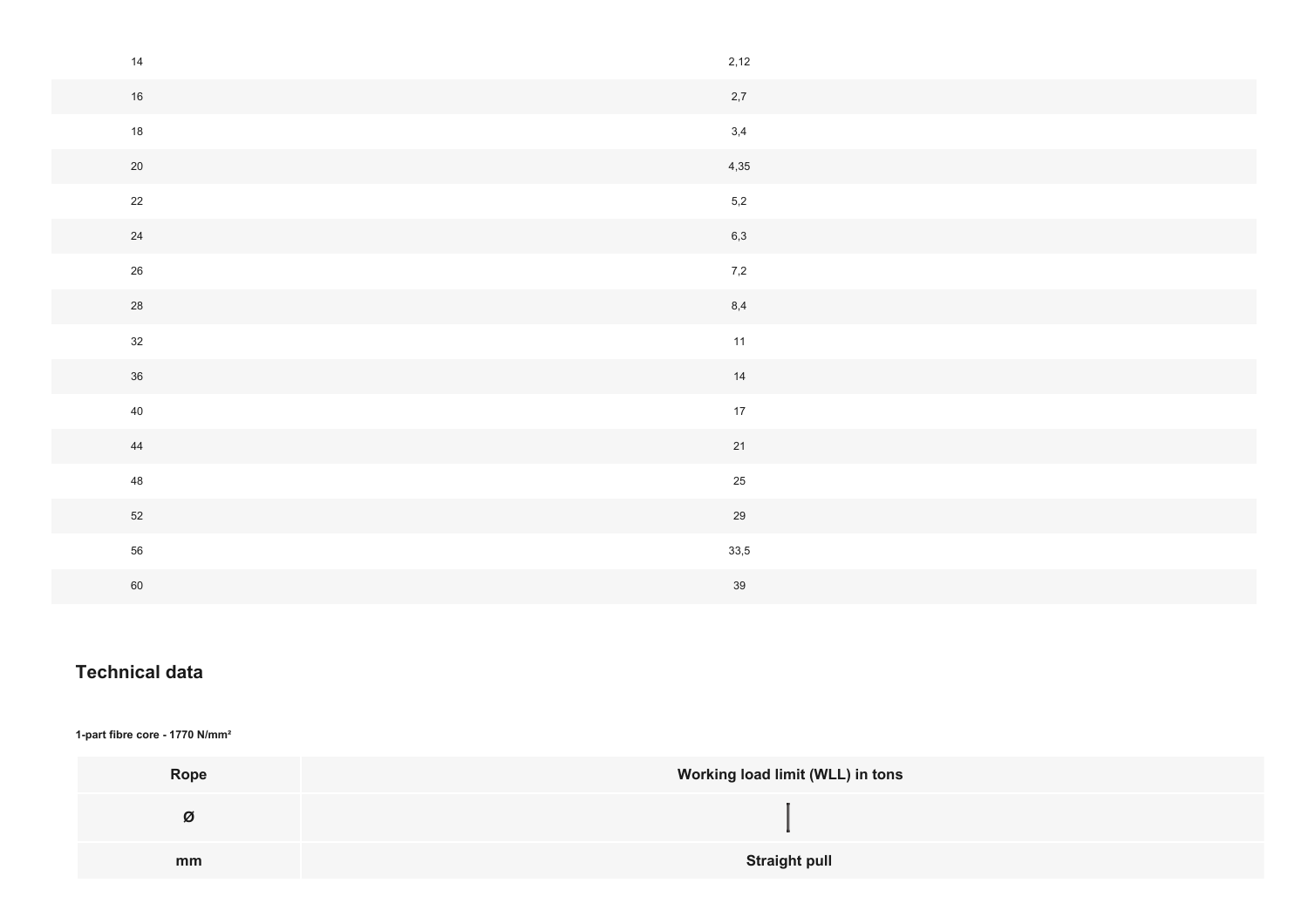| $\mathfrak{S}$ | 0,09 |
|----------------|------|
| $\overline{4}$ | 0,15 |
| $\sqrt{5}$     | 0,25 |
| $\,$ 6 $\,$    | 0,35 |
| $\overline{7}$ | 0,5  |
| $8\phantom{.}$ | 0,7  |
| $10\,$         | 1,05 |
| 12             | 1,55 |
| 14             | 2,12 |
| $16\,$         | 2,7  |
| $18$           | 3,4  |
| $20\,$         | 4,35 |
| $22\,$         | 5,2  |
| 24             | 6,3  |
| $26\,$         | 7,2  |
| 28             | 8,4  |
| $32\,$         | $11$ |
| $36\,$         | 14   |
| 40             | 17   |
| 44             | 21   |
| 48             | 25   |
| 52             | 29   |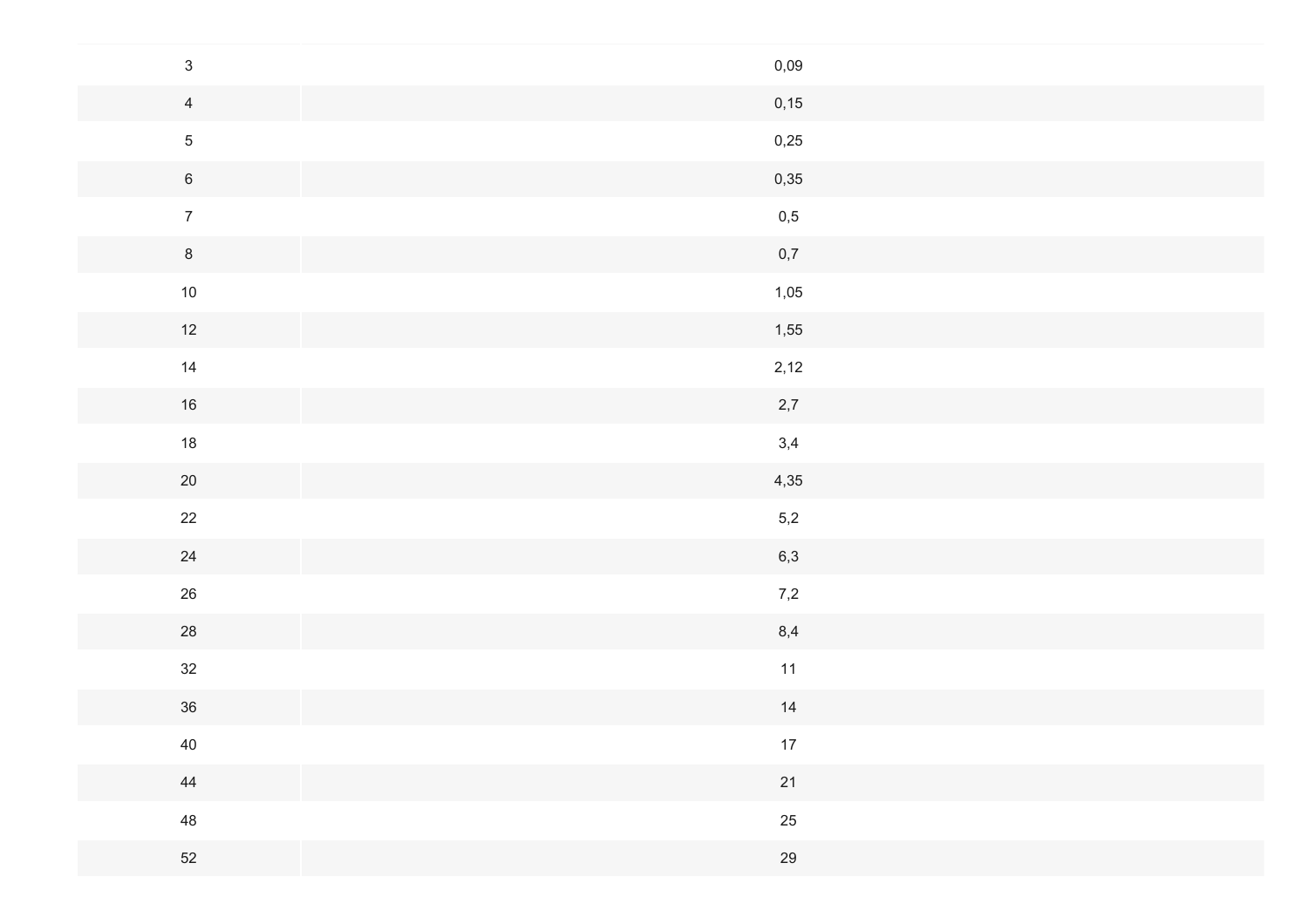| 56                           | 33,5 |
|------------------------------|------|
| 60                           | 39   |
| Other dimensions on request. |      |

### **1-part fibre core - 1960 N/mm²**

| Rope           | Working load limit (WLL) in tons |
|----------------|----------------------------------|
| Ø              |                                  |
| mm             | <b>Straight pull</b>             |
| $\mathbf{3}$   | $0,1$                            |
| $\overline{4}$ | 0,18                             |
| $\overline{5}$ | 0,28                             |
| $6\,$          | 0,4                              |
| $\overline{7}$ | 0,55                             |
| $\,$ 8 $\,$    | 0,75                             |
| $10$           | 1,2                              |
| $12$           | 1,7                              |
| 14             | 2,3                              |
| 16             | $\mathbf{3}$                     |
| 18             | $3,8$                            |
| $20\,$         | 4,7                              |
| 22             | 5,7                              |
| $24\,$         | $6,8$                            |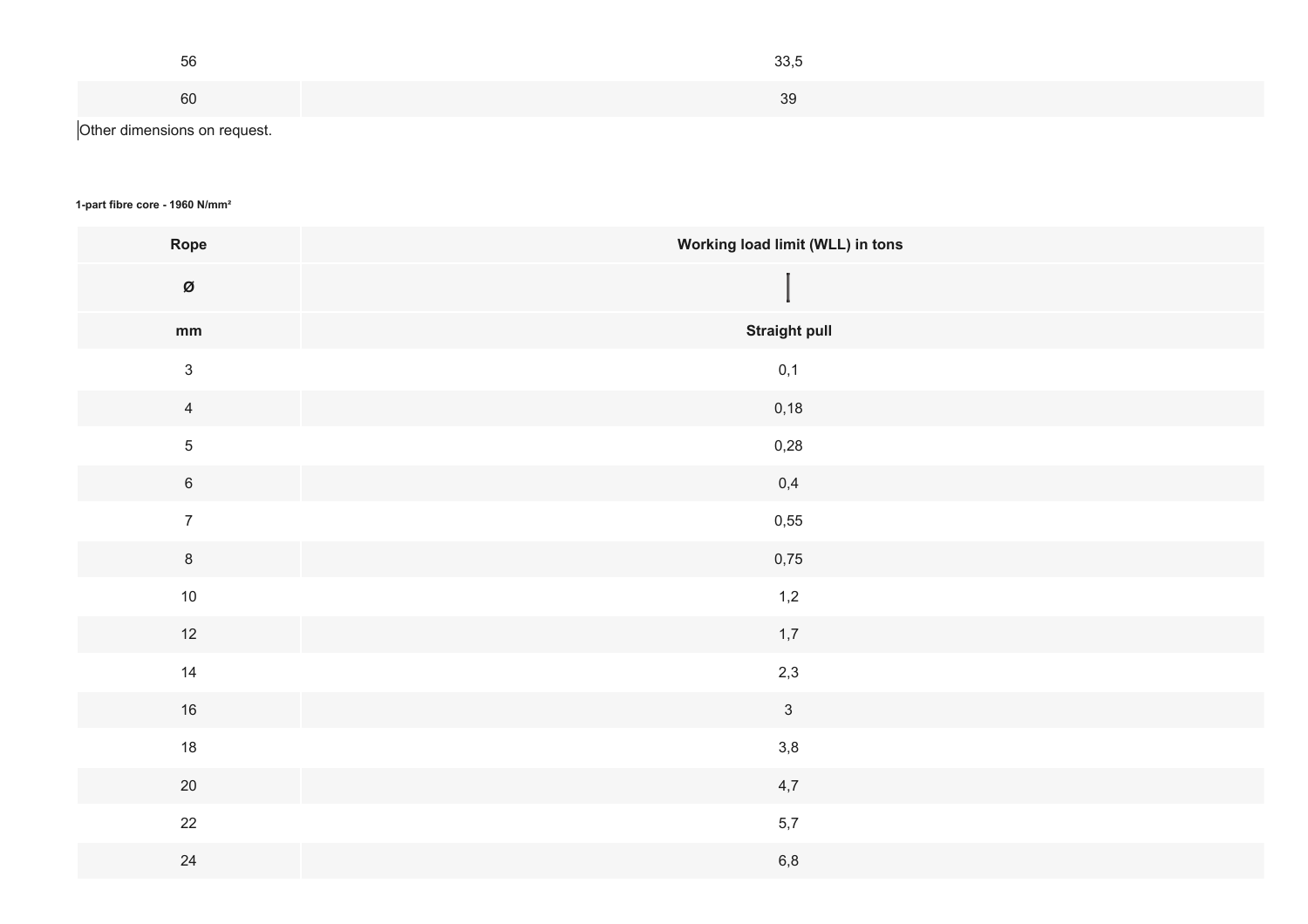| 26     | $\,8\,$ |
|--------|---------|
| 28     | 9,3     |
| 32     | 12      |
| 36     | 15      |
| 40     | 19      |
| 44     | 23      |
| 48     | 27      |
| $52\,$ | 32      |
| 56     | 37      |
| 60     | 43      |
| 68     | 55      |
| $71$   | 60      |

Other dimensions on request.

#### **1-part steel core - 1770 N/mm²**

| Rope           | Working load limit (WLL) in tons |
|----------------|----------------------------------|
| Ø              |                                  |
| mm             | <b>Straight pull</b>             |
| 3              | 0,1                              |
| $\overline{4}$ | 0,17                             |
| $\overline{5}$ | 0,27                             |
| 6              | 0,38                             |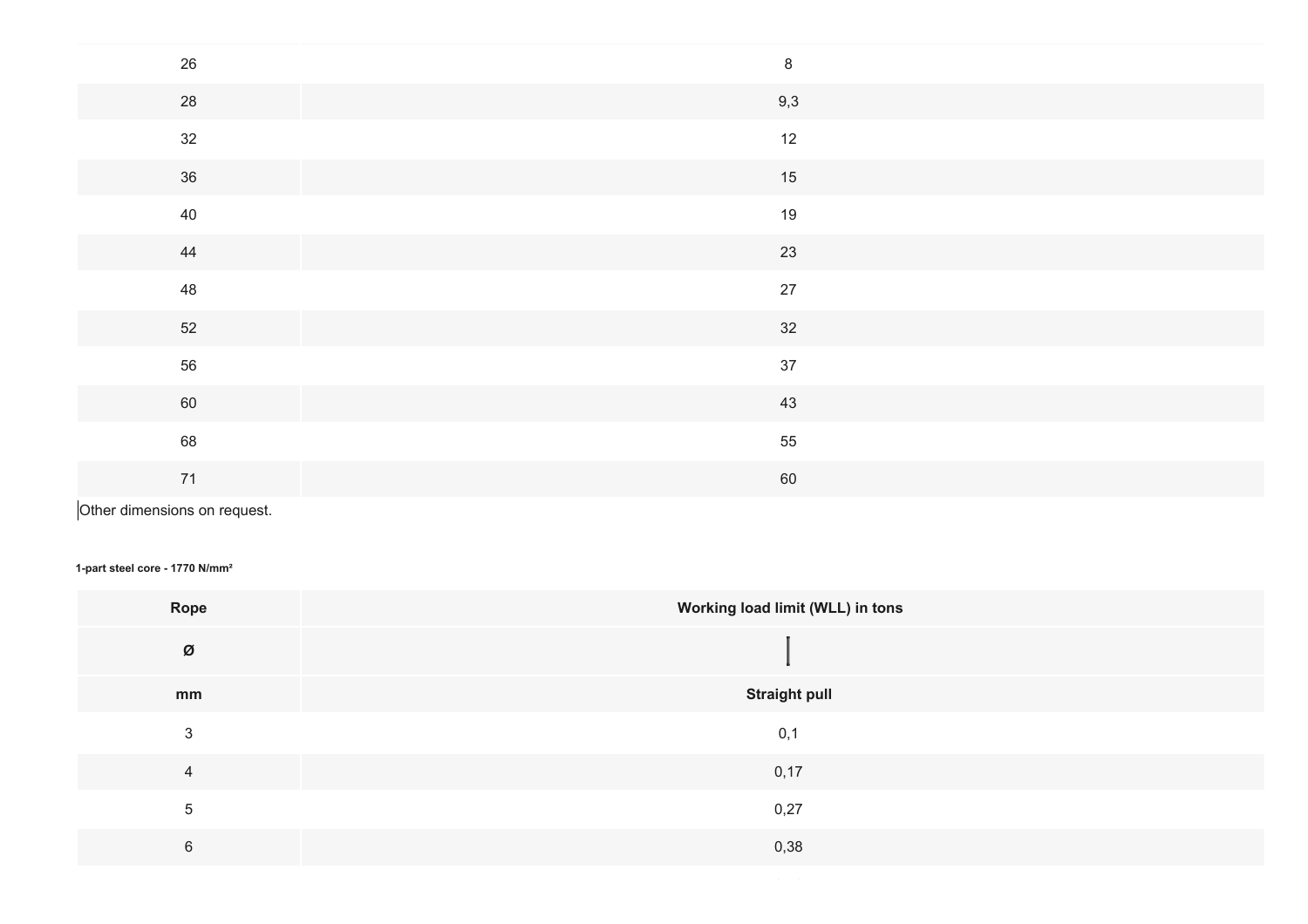| $\overline{7}$   | 0,53           |
|------------------|----------------|
| $\boldsymbol{8}$ | 0,75           |
| $10$             | 1,15           |
| 12               | 1,7            |
| 14               | 2,25           |
| $16\,$           | $\mathfrak{Z}$ |
| $18$             | 3,7            |
| $20\,$           | 4,6            |
| 22               | 5,65           |
| 24               | $6,7$          |
| $26\,$           | 7,8            |
| 28               | 9              |
| 32               | 11,8           |
| 36               | 15             |
| $40\,$           | 18,5           |
| 44               | 22,5           |
| 48               | $26\,$         |
| 52               | 31,5           |
| 56               | 36             |
| 60               | $42\,$         |
|                  |                |

Other dimensions on request.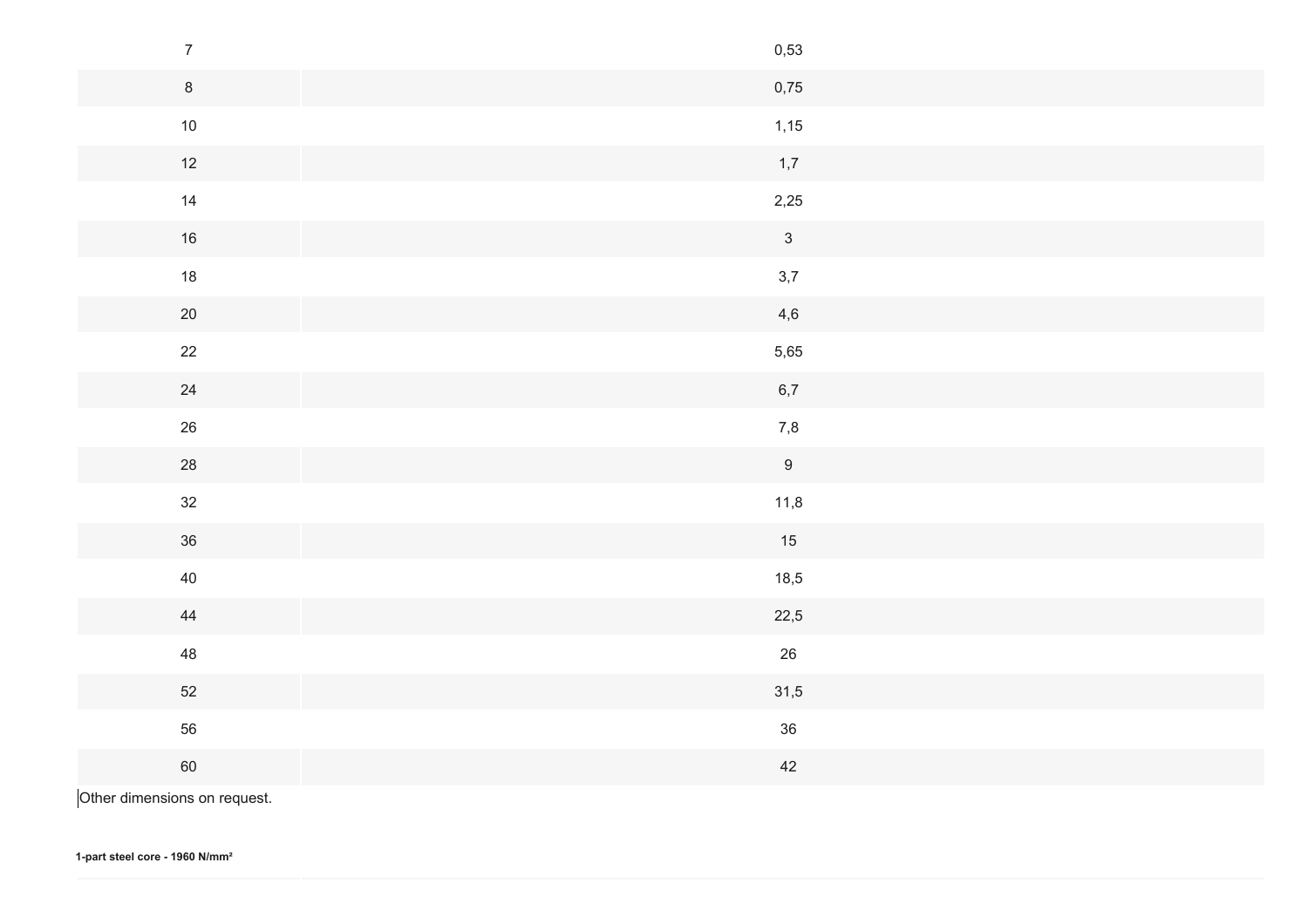| Rope                            | Working load limit (WLL) in tons |
|---------------------------------|----------------------------------|
| $\boldsymbol{\varnothing}$      |                                  |
| $\mathop{\mathsf{mm}}\nolimits$ | <b>Straight pull</b>             |
| $\mathfrak{S}$                  | 0,11                             |
| $\overline{4}$                  | 0,19                             |
| $\sqrt{5}$                      | $_{\rm 0,3}$                     |
| $\,$ 6 $\,$                     | 0,43                             |
| $\boldsymbol{7}$                | $_{\rm 0,6}$                     |
| $\bf 8$                         | $0,\!8$                          |
| $10\,$                          | 1,3                              |
| $12$                            | 1,8                              |
| 14                              | $2,5$                            |
| $16\,$                          | 3,3                              |
| 18                              | 4,1                              |
| $20\,$                          | 5,1                              |
| 22                              | 6,2                              |
| 24                              | 7,4                              |
| $26\,$                          | $8,7$                            |
| ${\bf 28}$                      | $10\,$                           |
| 32                              | 13                               |
| 36                              | 16,6                             |
| 40                              | 20,5                             |